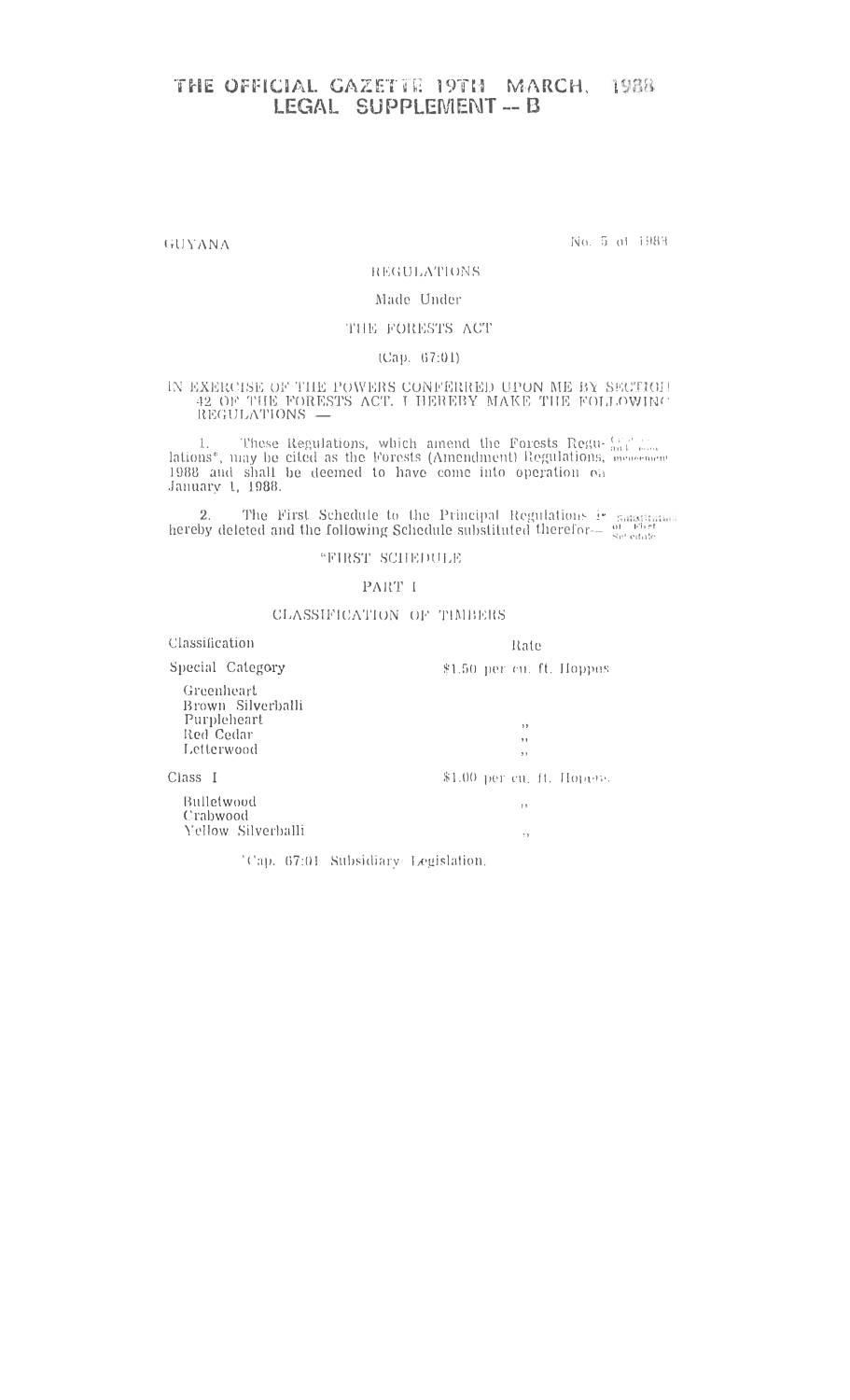| Halchiballi<br>Haiariballi<br>Huruasa<br>Iteballi<br>Couriballi<br>Kakaralli<br>Kauta(s)<br>Kautaballi<br>Korokoro<br>Kuyama<br>Malio<br>Warakaioro | 11<br>$\mathbf{1}$<br>3f<br>F<br>1,<br>21<br>,,<br>$, \,$<br>99 |
|-----------------------------------------------------------------------------------------------------------------------------------------------------|-----------------------------------------------------------------|
| Other species not listed in<br>Special Category, Class 1, and<br>Class II                                                                           | $\mathbf{1}$                                                    |
| Sawpit Lumber                                                                                                                                       |                                                                 |
| Special Category                                                                                                                                    | \$30.00 per 100 ft. b.m.                                        |
| Class I                                                                                                                                             | \$20.00 per 100 ft. b.m.                                        |
| Class II                                                                                                                                            | \$15.00 per 100 ft. b.m.                                        |
| Class III                                                                                                                                           | \$10.00 per 100 ft. b.m.                                        |
| Shingles (hand split)                                                                                                                               | $$3,00$ per $100$                                               |
| Paling staves                                                                                                                                       | \$ 6.00 per 100                                                 |
| Vat Staves                                                                                                                                          | \$ 3.00 per 100                                                 |
| Wallaba posts<br>10 lin. ft. and under                                                                                                              | \$10.00 per 100 lin. ft.                                        |
| Wallaba posts over<br>10 lin. ft.                                                                                                                   | \$15.00 per 100 lin. fl.                                        |
| Wallaba poles<br>50 lin. ft. and under                                                                                                              | \$ 1.00 per lin. ft.                                            |
| Wallaba poles over<br>50 lin. ft.                                                                                                                   | \$ 1.20 per lin. ft.                                            |
| <b>Spars</b>                                                                                                                                        | \$ 8.00 per lin. ft.                                            |
| Wattles                                                                                                                                             | \$25.00 per 100                                                 |
| Charcoal                                                                                                                                            | \$ 2.50 per 100 lbs.                                            |
| Firewood                                                                                                                                            | \$ 7.50 per cord or part<br>thereof                             |
| Greenheart piles<br>55 lin. ft. and under                                                                                                           | \$ 2.00 per lin. ft.                                            |
| Greenheart piles over<br>55 lin. ft.                                                                                                                | \$ 3.00 per lin. It.                                            |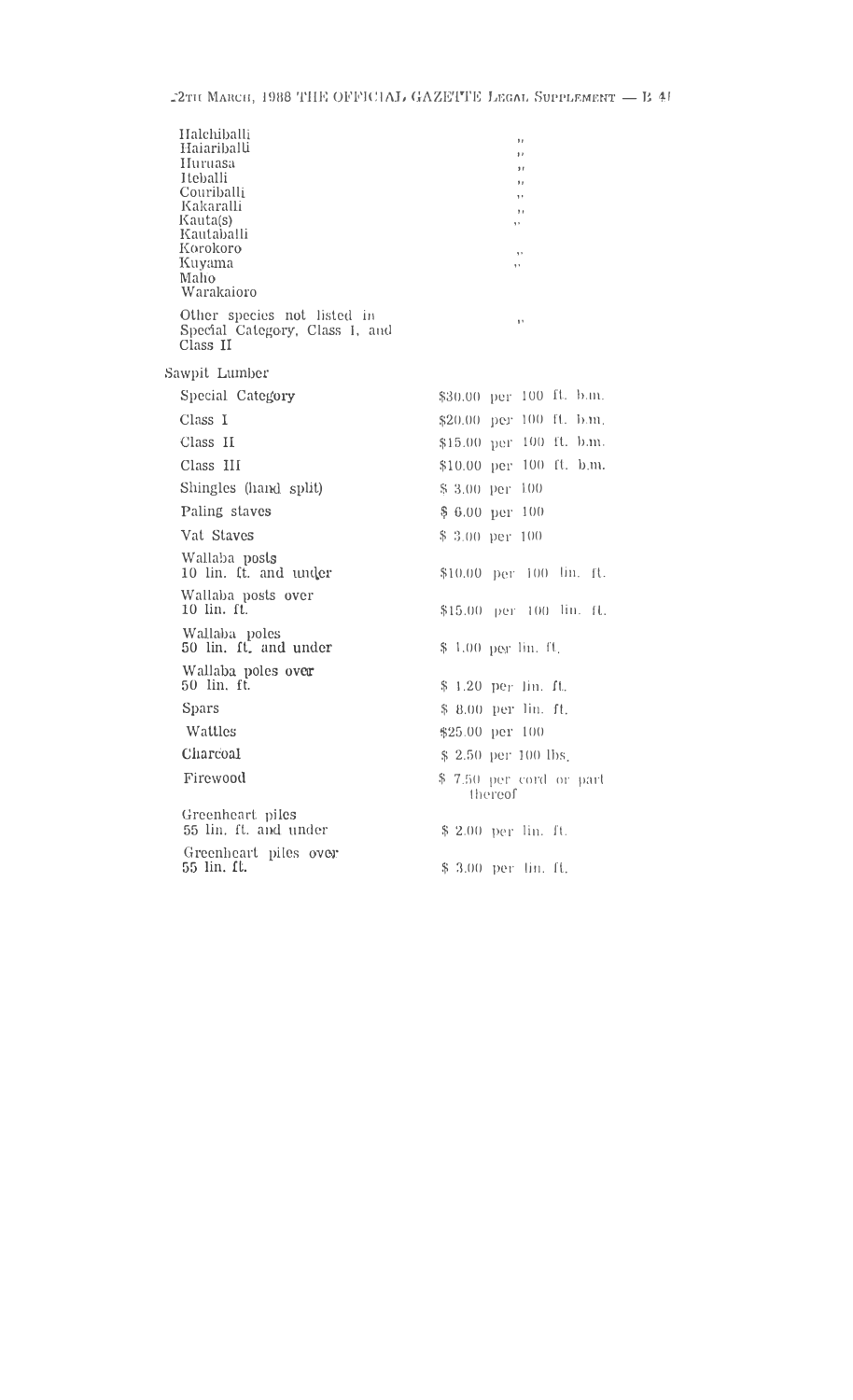| Kakaralli Piles<br>Mangrove Bark       | \$1.00 per lin. ft.<br>\$5.00 per 100 lbs. |
|----------------------------------------|--------------------------------------------|
| Balata, Rubber Gums and<br>Tonka Beans | $$1.00$ per lb.                            |
| Orchids Exported                       | $$5.00$ each                               |
| Manicole Palm                          | $.25c$ , per tree $.7$ .                   |

Substitution<br>of the Third<br>Schedute, 3. The Third Schedule to the Principal Regulations is hereby deleted and the following Schedule substituted there $for -$ 

#### "THIRD SCHEDULE

reg. 16, 17(2)

Minimum girth measurements for felling.

 $\mathbf{1}$ .  $42$  ins.

> Bulletwood Red Cedar<br>Crabwood Dalli Dukaliballi Duka Detorma Greenheart Hububalli Inyak Kabukalli Kirikaua Kurokai Manni Locust Manniballi Mora Morabukea Purpleheart r urpheneart<br>Shibadan<br>All Silverballis<br>Simarupa

Suya Tatabu Tauroniro Wamara **Itikiboraballi** Fukadi Futui **Heballi** Muneridan  $U|_{U}$ Karohoro Baradan Monkey Pot Aromata<br>Kurahara Baromalli Dukuria Wabaima Koraroballi Suradan Dakamaballi

 $2. \,$ 

#### $24$  ins.

All species of tree not included in Item 1".

Made this 7th day of March, 1988.

Dharamdeo Sawh, ,M.P.<br>Minister of Forestry.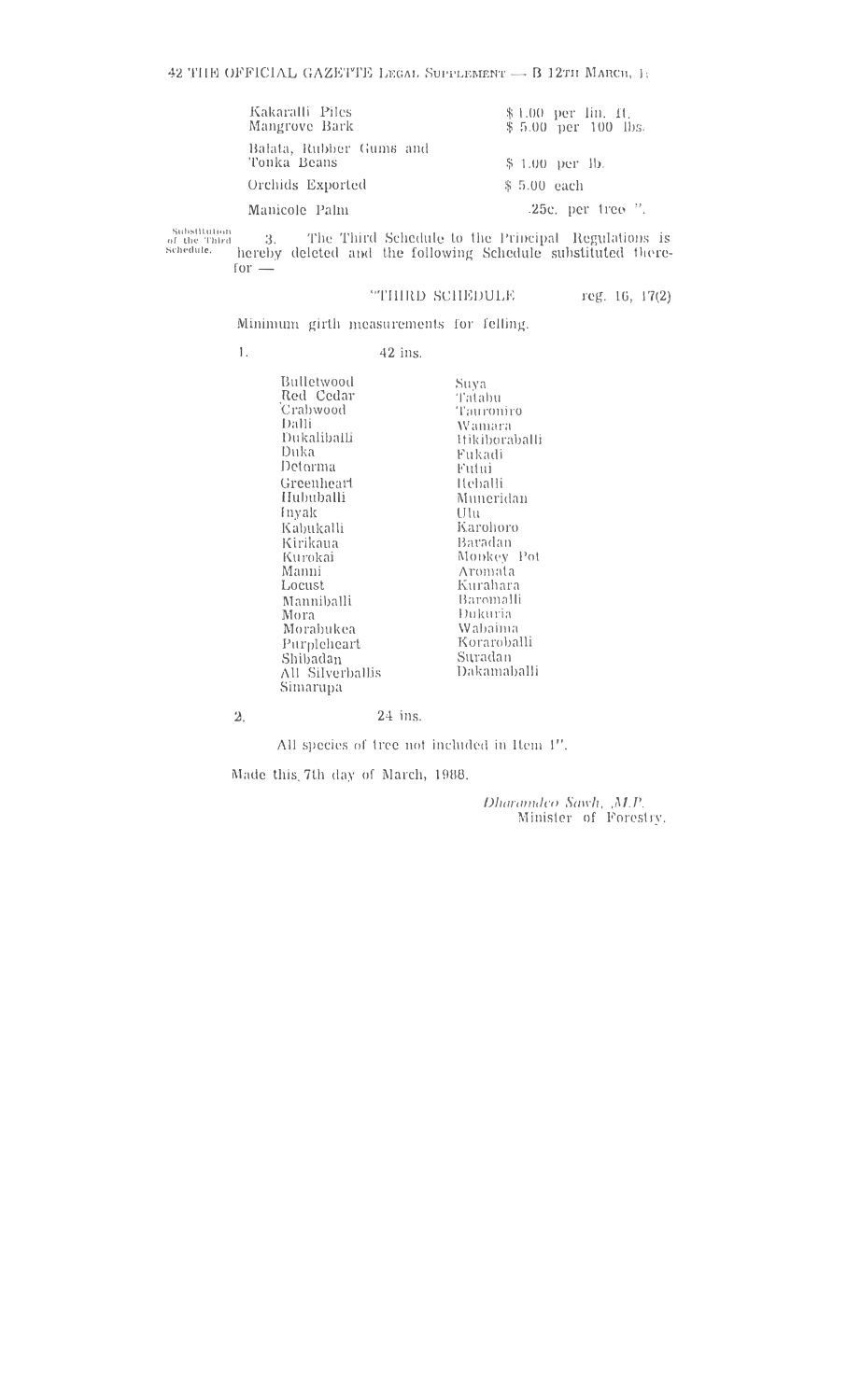| Hikiboraballi                                                                                                                                                                                                                                                                               | \$1.00 per cu ft. Hoppus.                                                                                                                                                 |
|---------------------------------------------------------------------------------------------------------------------------------------------------------------------------------------------------------------------------------------------------------------------------------------------|---------------------------------------------------------------------------------------------------------------------------------------------------------------------------|
| Locust                                                                                                                                                                                                                                                                                      | 83                                                                                                                                                                        |
| Tatabu                                                                                                                                                                                                                                                                                      | $\mathbf{r}$                                                                                                                                                              |
| Determa                                                                                                                                                                                                                                                                                     | ,,                                                                                                                                                                        |
| Wamara                                                                                                                                                                                                                                                                                      | 11                                                                                                                                                                        |
| Kabukalli                                                                                                                                                                                                                                                                                   | 11                                                                                                                                                                        |
| Shibadan                                                                                                                                                                                                                                                                                    | $\mathbf{I}$                                                                                                                                                              |
| Tauroniro                                                                                                                                                                                                                                                                                   | ,                                                                                                                                                                         |
| Manniballi                                                                                                                                                                                                                                                                                  | $\mathbf{1}$                                                                                                                                                              |
| Washiba                                                                                                                                                                                                                                                                                     | ,,                                                                                                                                                                        |
| Hakia                                                                                                                                                                                                                                                                                       | ,,                                                                                                                                                                        |
| Class II<br>G.<br>Baromalli<br>Dalli<br>Dukali<br>Kereti Silverballi<br>Kurahara<br>Suya<br>Wabaima<br>Ulu<br>Simarupa<br>Karohoro<br>Aromata<br>Baradan<br>Ubudi<br>Kirikaua<br>Kurokai<br>Maporokon<br>Mora<br>Morabukea<br>Hububalli<br>Monkey Pot<br>Manni<br>Pakuri<br>Yaruru (Yarula) | 80c. por cu. ft. Hoppus<br>,,<br>,,<br>,<br>,,<br>,<br>,<br>,,<br>,<br>$3$<br>,<br>$3$<br>,,<br>31<br>3 P<br>,,<br>11<br>,,<br>$3$<br>,<br>, 1<br>,,<br>$\mathbf{H}$<br>, |
| Class III                                                                                                                                                                                                                                                                                   | 80c. per cu. ft. Hoppus                                                                                                                                                   |
| Burada                                                                                                                                                                                                                                                                                      | $\pmb{y}$ ,                                                                                                                                                               |
| Duka                                                                                                                                                                                                                                                                                        | 11                                                                                                                                                                        |
| Dukuria                                                                                                                                                                                                                                                                                     | $\frac{1}{2}$                                                                                                                                                             |
| Fukadi                                                                                                                                                                                                                                                                                      | ,,                                                                                                                                                                        |
| Invak                                                                                                                                                                                                                                                                                       | $, \cdot$                                                                                                                                                                 |
| Limonoballl                                                                                                                                                                                                                                                                                 | ,                                                                                                                                                                         |
| Muneridan                                                                                                                                                                                                                                                                                   | "                                                                                                                                                                         |
| Suradan                                                                                                                                                                                                                                                                                     | n                                                                                                                                                                         |
| White Cedar                                                                                                                                                                                                                                                                                 | , ,                                                                                                                                                                       |
| Wallaba                                                                                                                                                                                                                                                                                     | ŧ۲.                                                                                                                                                                       |
| Futui                                                                                                                                                                                                                                                                                       | 21                                                                                                                                                                        |

 $\frac{1}{2}$ 

 $\frac{1}{2}$ 

 $\frac{\omega}{2} = 0$ 

 $\bar{1}$